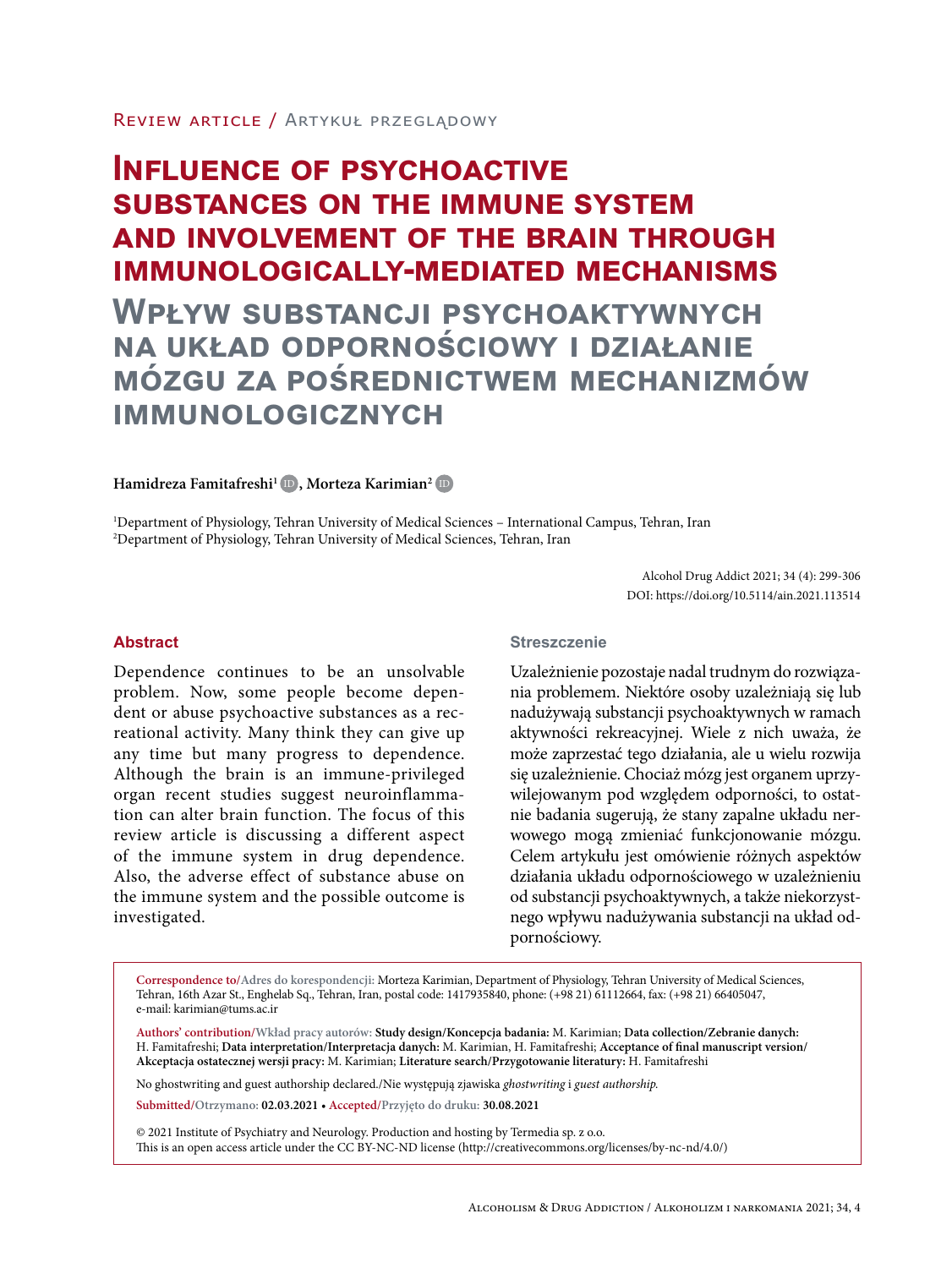**Keywords:** Reward center, Toll-like receptors, Withdrawal syndrome, Cytokine and cell-mediated immune system, Hormonal immune system.

### **■ Introduction**

Long term drug use is a multi-facet illness that requires a multidisciplinary approach [1, 2]. In this sense, an individual that abuses psychoactive substances encounters various types of issues depending on the phase of disease [3]. The brain is an immune-privileged organ and traditionally it is thought brain functions are independent of the immune system especially in dependence [4]. The immune system cannot easily put aside in dependence because many neurologic diseases are immune-based [5]. In order to investigate this hypothesis, different kinds of studies have been constructed to outline the role of the immune system in dependence. Maybe the first early evidence that supports this theory comes from animal studies. It has been observed that after long term opiate treatment, withdrawal syndrome severity is reduced following the destruction of the immune system by radiation [6]. Later studies confirmed the role of immune system signalling in the dependence process in the reward circuit [7]. Aside from the development of dependence, co-morbid diseases like depression occur in the abusing and abstinence period and these problems make successful addiction treatment more complex [8]. Normally, the blood-brain barrier (BBB) protects the brain from certain elements. BBB has different functions in the brain but the most relevant to dependence is protecting the brain against immune system elements. Upon destruction of BBB immune system will access the brain and destroy the brain for any reason that normally causes immune system activation [9]. So there are two problems. Firstly, it should be identified that psychoactive substances can cause the production and expression of immune system elements such as cytokines. Secondly, identifying how BBB can be destructed and how it allows elements of the immune system to enter the brain's inner environment.

**Słowa kluczowe:** centrum nagrody, receptory Toll- -podobne, zespół odstawienia, cytokinowy i komórkowy układ odpornościowy, hormonalny układ odpornościowy.

### **■ Methods**

A literature search was conducted mainly in Google Scholar and all the published papers found were investigated and evaluated. Other important indexing databases like Pub Med, Scopus, and Embase were also searched. The included articles were not limited to the time of publication and all the relevant articles (animal studies and human studies) were assessed. Also, the keywords of addiction, substances abuse (all types), the reward centre, Toll-like receptors, withdrawal syndrome, cytokine and cell-mediated immune system and hormonal immune system were used alternatively. Then, the abstract was reviewed to investigate study relevance. The whole article was studied and articles selected for inclusion based on relevance to the topics of this review article.

### **■ Discussion**

Psychoactive substances and the cell-mediated immune system

Cell-mediated immunity involves different kinds of cells like macrophages, natural killer cells, mast cells, basophils, eosinophils and neutrophils [10]. These cells are in turn subdivided into different subtypes. However, there is a complex relationship among these cells and identifying the exact function is not easy. Since opioids are used as palliative agents against pain and maybe other conditions, this situation suggests different studies be conducted to improve how some people cope with side-effects [11]. Preoperative infections in psychoactive substance abusers suggest immune system impairment. This reduction in immune system function prolongs the recovery of patients in the intensive care unit (ICU) [12]. Other studies also confirm the defective immune system in the presence of psychoactive substances. Acute morphine administration impairs white blood cell function that manifests itself as the defective resistance to herpes infection [13]. Also, withdrawal from opioids may increase susceptibility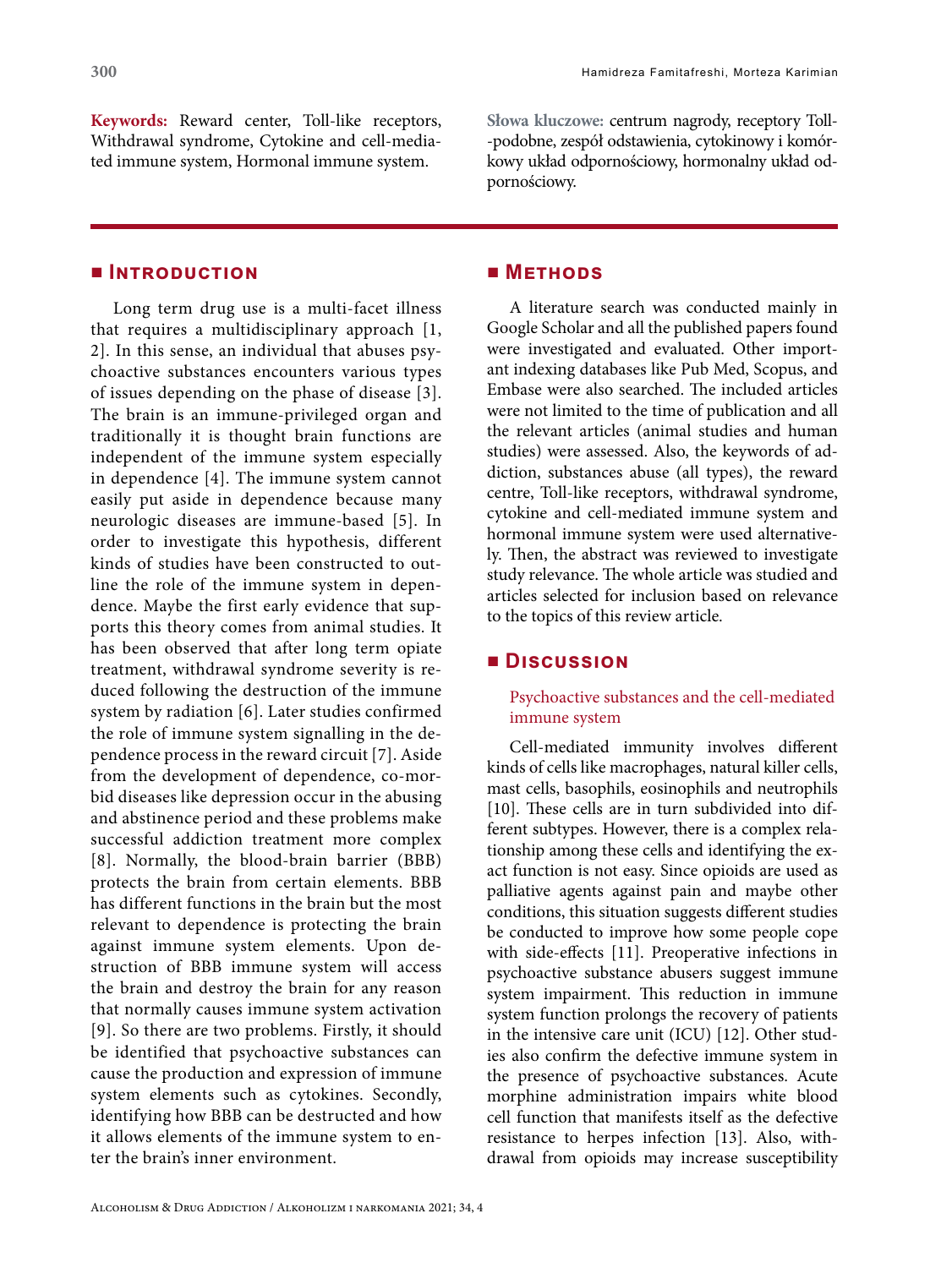to infections in morphine-dependent mice [14]. Morphine causes spleen and thymus size reduction by increasing corticosterone, which is very important in maintaining cell-mediated immunity [15]. Opioid abuse makes individuals susceptible to opportunistic infections such as fungal infections [16]. Other studies about other substances like cannabinoids revealed the presence of type-2 cannabinoid receptors in T-lymphocytes [17]. Cocaine is another prevalent drug of abuse that also suppresses the immune system [18]. Cocaine self-administration is associated with an increase in spleen weight and plasma corticosterone level [19]. Also, cocaine increases the risk of infection [20, 21], negatively affects immunocompetent cells [22] and causes deterioration in the pre-existing immune-deficient state [23]. Furthermore, in the withdrawal period, there is a stress-induced reduction of the immune system [24]. In a human study, cocaine use was associated with a significant adverse effect on B, T cells and also natural killer cells [25]. Cocaine selectively increases the susceptibility of HIV infection by suppressing microRNA-55 in mononuclear cells [26].

# Psychoactive substances and the hormonal-mediated immune system

Cytokines are hormonal substances released from immune cells in response to different causes like stress, infection and operations [27]. Studies in substance abuse-related changes of cytokines profiles suggest there is a change in cytokine levels in the period of the abuse. It should be noted that every immune cell can secrete cytokines, and cytokine production, in general, is not limited to only one cell type. In a study on heroin dependent teenagers, T-helper 1 (Th1) cytokines (interleukin-2 (IL-2), tumour necrosis factor-alpha (TNF-α) and interferon-gamma (IFN-g) and T-helper 2 cytokines (IL-4 and IL-10) were reduced significantly in teenagers compared to the healthy control group [28]. In the other study with opioids and cannabinoids, it was also shown that immunosuppression as the consequence of drug abuse is associated with the altered balance of interleukins especially IL-10 and IL-17 [29]. In this respect, inactivation of NF-kappa B plays a crucial role. Cytokines also have been used as predictive factors for dependence in patients that receive opioid and other psychoactive substances for pain management [30]. A study on this issue has well

documented that the pain threshold changes along with cytokine profile changes, which is associated with augmented dependence. In a complementary study, treatment with buprenorphine and methadone preserve immune function and cytokine profile and therefore improves dependence therapy and treatment [31]. Other studies on opium addiction revealed other cytokine profile changes like reduction of IL-4, IFN-g, IL-6, and TNF-β [32], and the study showed opium addiction influences cytokine profile after surgery [33]. Studies about other substances like cocaine also proposed immune imbalance in the hormonal division [34]. There are sex differences and the plasma concentration of IL-1β, IL-6, IL-10, and TNF-α were lower in women addicts [35]. Cytokines can be used as predictive factors in dependent people with a history of maltreatment in childhood. Maltreated people had more IL-6, IL-4, and TNF-α than those without a history of maltreatment [36]. Autonomic dysfunction has been shown to influence cytokine profile and therefore it has been recommended to alleviate impairment of the immune system independence period [37].

# Interaction of psychoactive substances with the brain through immunologically-mediated mechanisms

The brain is considered an immune-privileged organ and this may bring about the question how the immune system can influence brain function [38]. There is sparse evidence that supports brain function alternation by the external immune system agents. This adverse effect mainly occurs as the corruption of the monocellular layer known as the blood-brain barrier (BBB) protecting the brain from external stimuli. BBB disruption occurs by lipopolysaccharide (LPS) and cytokines [39, 40]. LPS disrupts BBB and immune cells trafficking occurs [41]. Also, there is evidence that immune dysregulation causes behavioural brain diseases [42, 43]. BBB performs broad functions like maintaining brain homeostasis, substance influx and efflux [44]. The breakdown of BBB may result in neuroinflammation and brain diseases. BBB integrity in the reward circuit region as the area that mainly regulates addictive behaviour is of great importance. Disruption of BBB in this region will result in dependence. During the course of inflammation, proinflammatory cytokines will penetrate the brain substructures and will influence brain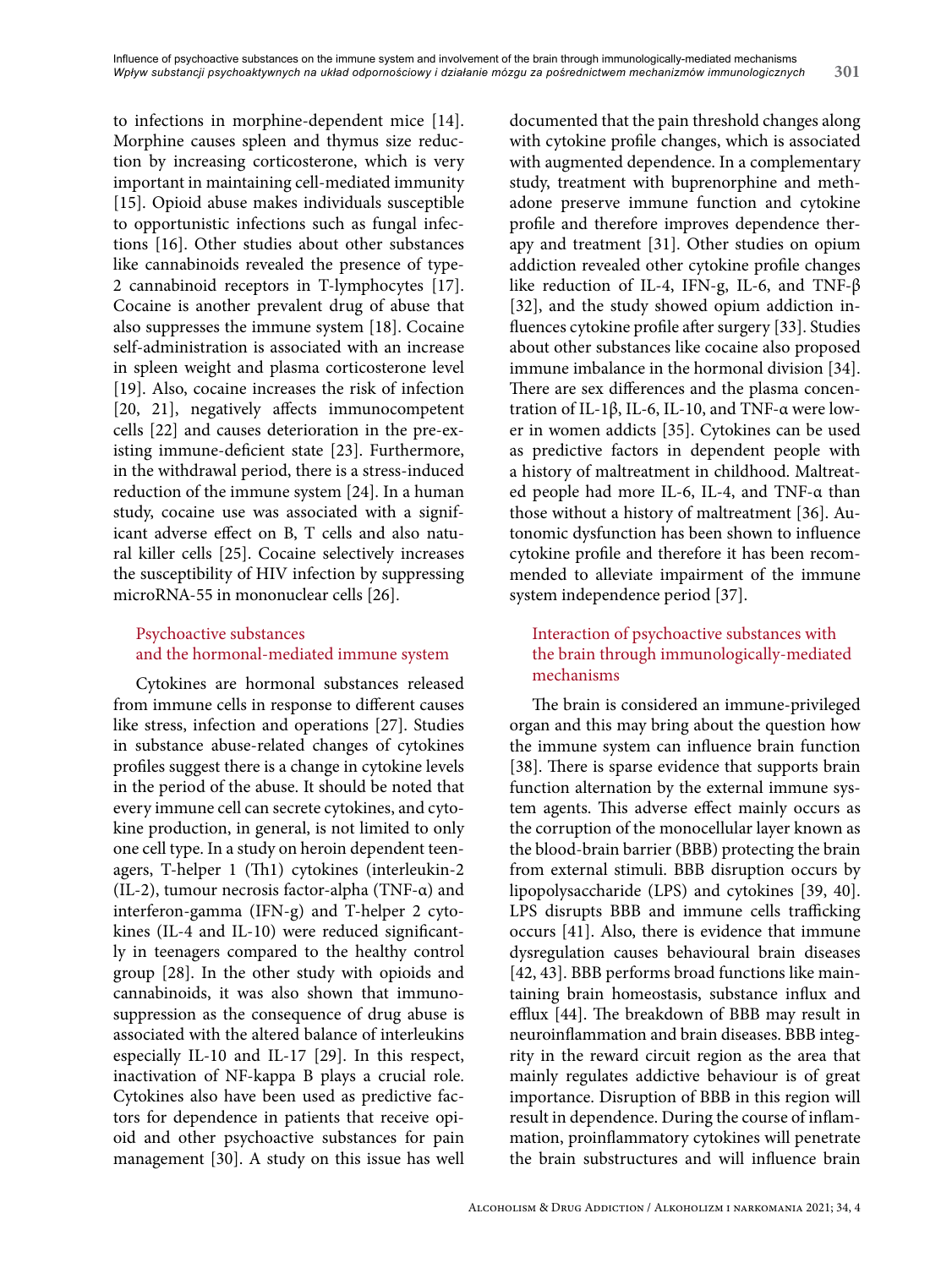function namely as neurotransmitter metabolism, neuroendocrine function and synaptic plasticity [45]. Disruption of BBB has been well documented as a consequence of psychoactive substance abuse administration. Substance abuse destroys tight junction proteins like claudins, occludins and junction adherent molecules, and also scaffolding proteins and zonula occludance (1, 2, and 3) [46]. Acute administration of 3,4-Methylenedioxymethamphetamine induces BBB disruption that results in brain edema [47]. Studies on other abused substances have been revealed confirmatory results with morphine, psychostimulant and methamphetamine [48, 49]. In post-mortems of the alcoholic brain, integrity of BBB was shown to be disrupted [50]. Disturbed substance transport has also been absorbed in BBB after drugs treatment. For example, after methamphetamine administration, glucose transport was impaired [51] and also iron transport after cocaine administration was disturbed [52]. In one study, it has been proposed methamphetamine impairs BBB function by induction of oxidative stress in endothelial cells [53]. In another, BBB in limbic brain areas that are important in dependence was shown to be impaired by high doses of cocaine [54]. These studies highlighted the disrupted BBB as the consequence of psychoactive substance abuse and also that dependence can be developed in those individuals. Also, these facts shed light on new treatment strategies. According to one study, sport reversed the adverse effect of methamphetamine on BBB [55]. Social defeat has recently been known as a synergistic factor that augments the adverse effect of psychoactive substance abuse on BBB [56]. Pre-existing infections like HIV have disrupted BBB integrity and therefore facilitate the entrance of immune system agents into the brain [57].

Recently a novel receptor known as Toll-like receptor 4 (TLR4) in the reward pathway has been identified in the brain [58]. Activation of TLR4, which belongs to the pattern recognition receptor (PRR) family, leads to the release of NF-κB and the activation of the innate immune system [59]. TLR4 is found in the brain and is expressed in astrocytes and microglia cells [60]. Activation of these

receptors has been associated with the occurrence of addictive behaviour [61, 62]. The role of TLR4 in other brain diseases has been well illustrated. Activation of these receptors in some areas is protective and has adverse effects in others. By potentiating the innate immune system by activation of TLR4, the idea of developing a vaccine for dependence emerges [63]. However in some conditions, upon activation there is an overproduction of cytokines, which causes neurodegeneration [64]. Opioid studies revealed two types of results. In some conditions, the opioid has a reinforcing effect and in others it is non-reinforcing. Morphine conventionally used as a pain killer can activate myeloid differentiation protein 2 (MD2) and reduce inflammation thus increasing the efficacy of pain killers [65]. In another study, blockage of TLR4 by levoisomer of naloxone reduces the reinforcing effect of morphine. In other studies, a negative result was obtained [66, 67]. In studies with alcohol also TLR4 stimulation showed some behavioural changes in the animal model [68] and in other studies neuroinflammation and degeneration occurred [69]. In one study that investigates the activation of TLR4 in the prefrontal cortex, there was an increase in the emergence of binge drinking [70, 71]. Psychostimulants can also increase the expression of TLR4 [72] though there have contradictory results in this area [73]. Overall, to date conflicting results have been reported and complementary studies have been suggested to resolve these doubts on the function of TLR4 in the dependence process [74].

### **■ Conclusions**

In summary, psychoactive substances harm both the cell-mediated and hormonal immune system. The adverse effect may increase the condition contributing to dependence development. Also, the brain as an immune-privilege organ can be penetrated by disruption of the blood-brain barrier as a consequence of psychoactive substance abuse or other reasons like viral infections. This condition also makes susceptible individuals develop dependence.

### **Conflict of interest/Konflikt interesów**

None declared./Nie występuje.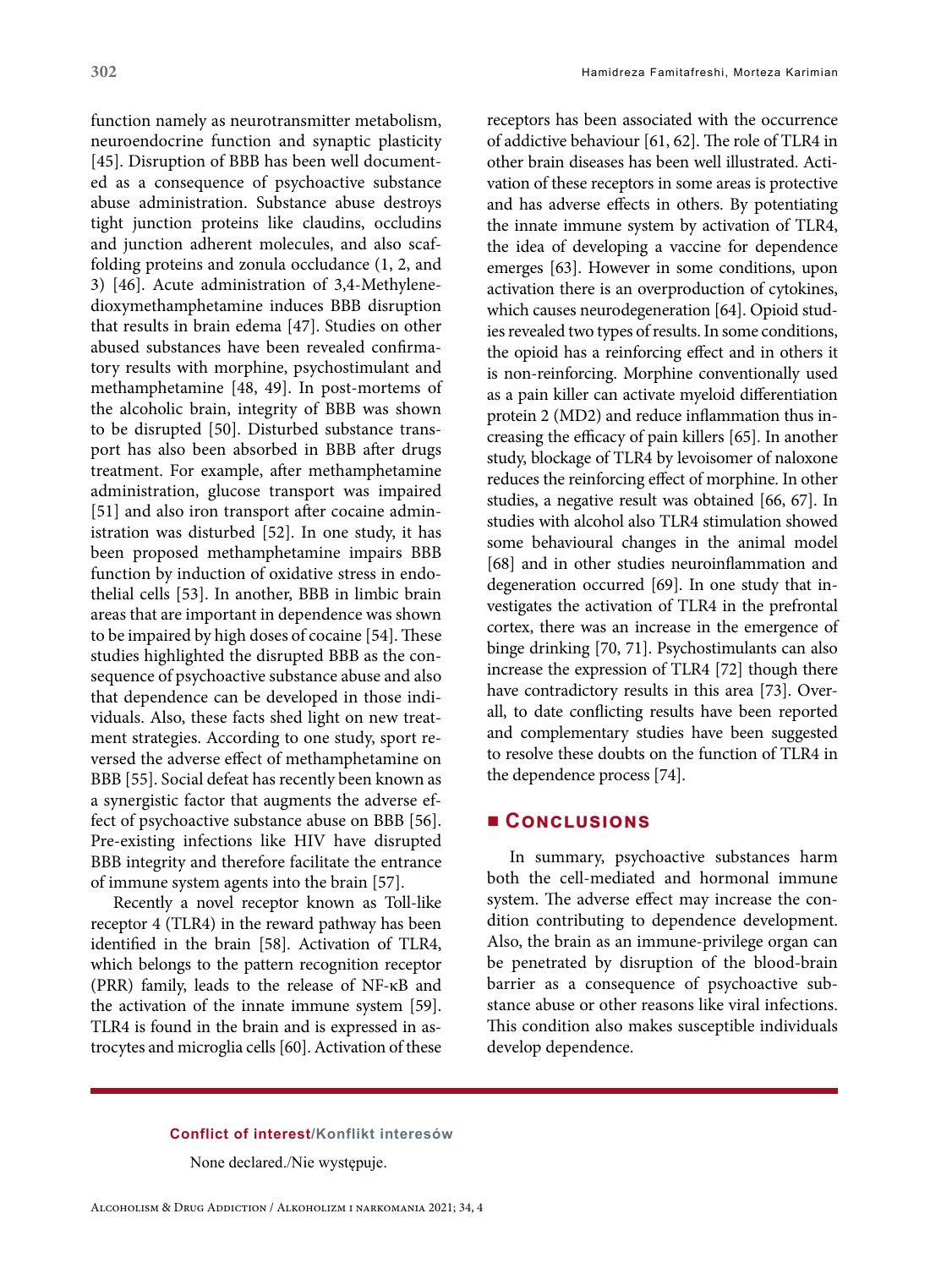**303**

None declared./Nie zadeklarowano.

#### **Ethics/Etyka**

The work described in this article has been carried out in accordance with the Code of Ethics of the World Medical Association (Declaration of Helsinki) on medical research involving human subjects, Uniform Requirements for manuscripts submitted to biomedical journals and the ethical principles defined in the Farmington Consensus of 1997.

Treści przedstawione w pracy są zgodne z zasadami Deklaracji Helsińskiej odnoszącymi się do badań z udziałem ludzi, ujednoliconymi wymaganiami dla czasopism biomedycznych oraz z zasadami etycznymi określonymi w Porozumieniu z Farmington w 1997 roku.

#### **References/Piśmiennictwo**

- 1. Kaur R, Ambwani SR, Singh S. Endocannabinoid system: a multi-facet therapeutic target. *Curr Clin Pharmacol* 2016; 11(2): 110-7.
- 2. Goodman DJ, Milliken CU, Theiler RN, Nordstrom BR, Akerman SC. A multidisciplinary approach to the treatment of co-occurring opioid use disorder and posttraumatic stress disorder in pregnancy: a case report. *J Dual Diagn* 2015; 11(3-4): 248-57.
- 3. Hernandez-Avila CA, Rounsaville BJ, Kranzler HR. Opioid-, cannabis- and alcohol-dependent women show more rapid progression to substance abuse treatment. *Drug Alcohol Depend* 2004; 74(3): 265-72.
- 4. Galea I, Bechmann I, Perry VH. What is immune privilege (not)? *Trends Immunol* 2007; 28(1): 12-8.
- 5. Schwartz M, Deczkowska A. Neurological disease as a failure of brain-immune crosstalk: the multiple faces of neuroinflammation. *Trends Immunol* 2016; 37(10): 668-79.
- 6. Dafny N, Pellis N. Evidence that opiate addiction is in part an immune response: destruction of the immune system by irradiation-altered opiate withdrawal. *Neuropharmacology* 1986; 25(8): 815-8.
- 7. Hutchinson MR, Watkins LR. Why is neuroimmunopharmacology crucial for the future of addiction research? *Neuropharmacology* 2014; 76: 218-27.
- 8. Swendsen JD, Merikangas KR. The comorbidity of depression and substance use disorders. *Clin Psychol Rev* 2000; 20(2): 173-89.
- 9. Neuwelt EA. Mechanisms of disease: the blood-brain barrier. *Neurosurgery* 2004; 54(1): 131-42.
- 10. Calder PC. The relationship between the fatty acid composition of immune cells and their function. *Prostaglandins, Leukotrienes and Essential Fatty Acids* 2008; 79(3-5): 101-8.
- 11. Gavériaux-Ruff C, Matthes HW, Peluso J, Kieffer BL. Abolition of morphine-immunosuppression in mice lacking the μ-opioid receptor gene. *Proc Natl Acad Sci* 1998; 95(11): 6326-30.
- 12. Spies CD, von Dossow V, Eggers V, Jetschmann G, El-Hilali R, Egert J, et al. Altered cell-mediated immunity and increased postoperative infection rate in long-term alcoholic patients. *Anesthesiology* 2004; 100(5): 1088-100.
- 13. Jamali A, Bamdad T, Soleimanjahi H, Pakdel FG, Arefian E. Acute morphine administration reduces white blood cells' capability to induce innate resistance against HSV-1 infection in BALB/c mice. *Neuroimmunomodulation* 2007; 14(1): 16-23.
- 14. Jamali A, Soleimanjahi H, Moin M, Mahdavi M, Hashemi H, Sabahi F, et al. Withdrawal from morphine reduces cell-mediated immunity against herpes simplex virus generated by natural immunization. *Neuroimmunomodulation* 2012; 19(4): 229-34.
- 15. Kim Y-R, Lee S-Y, Shin B-A, Kim K-M. Panax ginseng blocks morphine-induced thymic apoptosis by lowering plasma corticosterone level. *Gen Pharmacol Vasc S* 1999; 32(6): 647-52.
- 16. Ayatollahi-Mousavi SA, Asadikaram G, Nakhaee N, Izadi A, Keikha N. The effects of opium addiction on the immune system function in patients with fungal infection. *Addiction & Health* 2016; 8(4): 218.

Alcoholism & Drug Addiction / Alkoholizm i narkomania 2021; 34, 4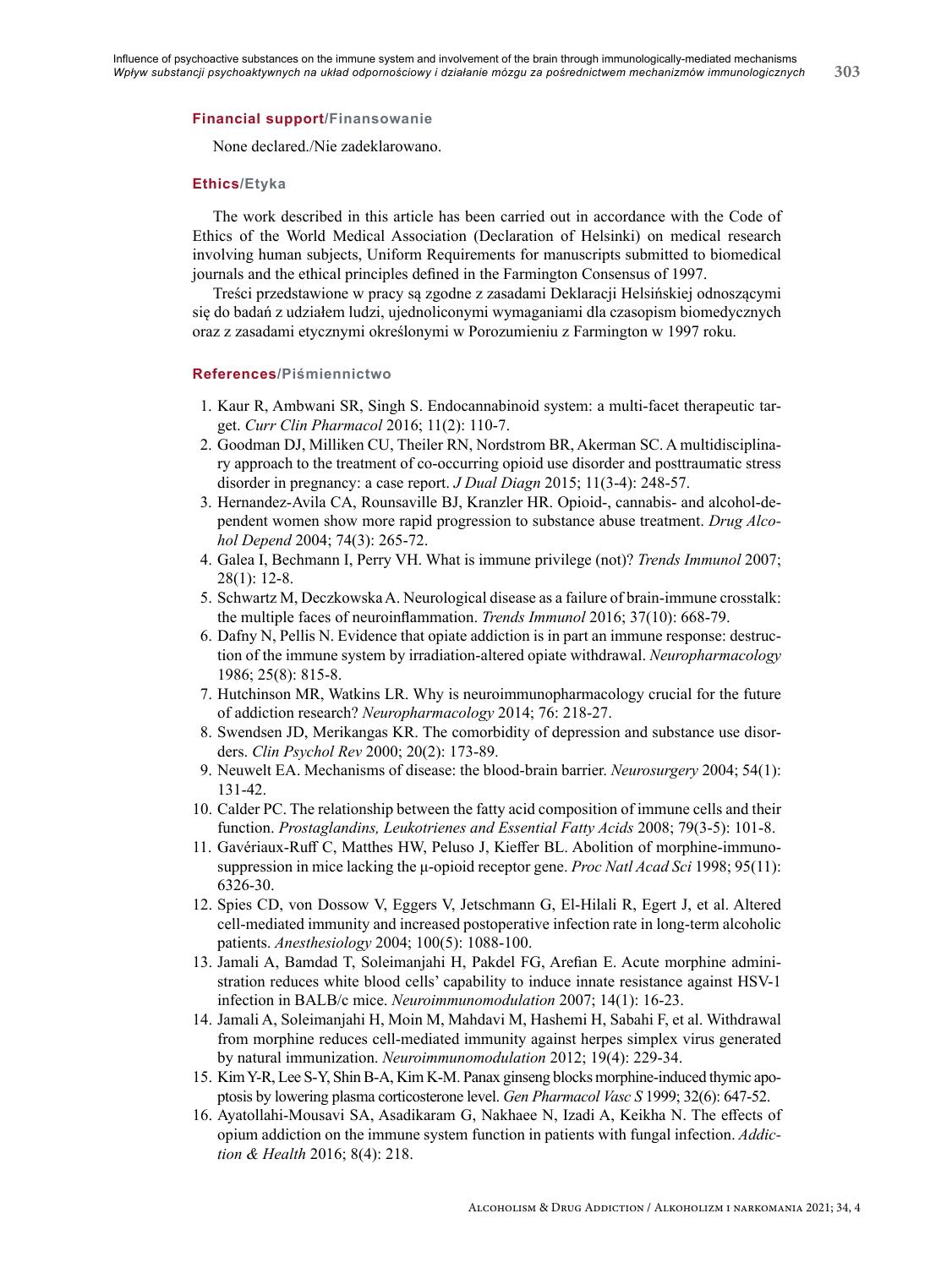- 17. Mackie K. Cannabinoid receptors as therapeutic targets. *Annu Rev Pharmacol Toxicol* 2006; 46: 101-22.
- 18. Marasco CC, Goodwin CR, Winder DG, Schramm-Sapyta NL, McLean JA, Wikswo JP. Systems-level view of cocaine addiction: the interconnection of the immune and nervous systems. *Exp Biol Med* 2014; 239(11): 1433-42.
- 19. Kubera M, Filip M, Budziszewska B, Basta-Kaim A, Wydra K, Leskiewicz M, et al. Immunosuppression induced by a conditioned stimulus associated with cocaine self-administration. *J Pharmacol Sci* 2008; 107(4): 361-9.
- 20. Ersche KD, Döffinger R. Inflammation and infection in human cocaine addiction. *Curr Opin Behav Sci* 2017; 13: 203-9.
- 21. Kim SG, Jung JB, Dixit D, Rovner Jr R, Zack JA, Baldwin GC, et al. Cocaine exposure enhances permissiveness of quiescent T cells to HIV infection. *J Leukoc Biol* 2013; 94(4): 835-43.
- 22. Xu W, Flick T, Mitchel J, Knowles C, Ault K. Cocaine effects on immunocompetent cells: an observation of in vitro cocaine exposure. *Int J Immunopharmacol* 1999; 21(7): 463-72.
- 23. Roth MD, Tashkin DP, Choi R, Jamieson BD, Zack JA, Baldwin GC. Cocaine enhances human immunodeficiency virus replication in a model of severe combined immunodeficient mice implanted with human peripheral blood leukocytes. *J Infec Dis* 2002; 185(5): 701-5.
- 24. Avila AH, Morgan CA, Bayer BM. Stress-induced suppression of the immune system after withdrawal from chronic cocaine. *J Pharmacol Exp Ther* 2003; 305(1): 290-7.
- 25. Zaparte A, Schuch JB, Viola TW, Baptista TA, Beidacki AS, do Prado CH, et al. Cocaine use disorder is associated with changes in Th1/Th2/Th17 cytokines and lymphocytes subsets. *Front Immunol* 2019; 10: 2435.
- 26. Napuri J, Pilakka-Kanthikeel S, Raymond A, Agudelo M, Yndart-Arias A, Saxena SK, et al. Cocaine enhances HIV-1 infectivity in monocyte derived dendritic cells by suppressing microRNA-155. *PloS One* 2013; 8(12): e83682.
- 27. Dinarello CA. Historical insights into cytokines. *Eur J Immunol* 2007; 37(S1): S34-S45.
- 28. Kuang Y, Zhu Y, Kuang Y, Sun Y, Hua C, He W. Changes of the immune cells, cytokines and growth hormone in teenager drug addicts. *Chinese Journal of Cellular and Molecular Immunology* 2007; 23(9): 821-3.
- 29. Abo-Elnazar S, Moaaz M, Ghoneim H, Molokhia T, El-Korany W. Th17/Treg imbalance in opioids and cannabinoids addiction: Relationship to NF-κB activation in CD4+ T cells. *Egypt J Immunol* 2014; 21(2): 33-47.
- 30. Nevidimova T, Batukhtina E, Vetlugina T, Savochkina D, Nikitina V, Lobacheva O, et al. Association of cytokine production with hormone level and sensory responses during the formation of psychoactive drug addiction in men. *Bull Exp Biol Med* 2015; 159(6): 768.
- 31. Sacerdote P, Franchi S, Gerra G, Leccese V, Panerai AE, Somaini L. Buprenorphine and methadone maintenance treatment of heroin addicts preserves immune function. *Brain Behav Immun* 2008; 22(4): 606-13.
- 32. Nabati S, Asadikaram G, Arababadi MK, Shahabinejad G, Rezaeian M, Mahmoodi M, et al. The plasma levels of the cytokines in opium-addicts and the effects of opium on the cytokines secretion by their lymphocytes. *Immunol Lett* 2013; 152(1): 42-6.
- 33. Lashkarizadeh MR, Garshasbi M, Shabani M, Dabiri S, Hadavi H, Manafi-Anari H. Impact of opium addiction on levels of pro- and anti-inflammatory cytokines after surgery. *Addiction & Health* 2016; 8(1): 9.
- 34. Fiala M, Gan X-H, Zhang L, House S, Newton T, Graves M, et al. *Cocaine enhances monocyte migration across the blood-brain barrier.* Drugs of Abuse, Immunomodulation, and Aids: Springer; 1998, p. 199-205.
- 35. Pedraz M, Araos P, García-Marchena N, Serrano A, Romero-Sanchiz P, Suárez J, et al. Sex differences in psychiatric comorbidity and plasma biomarkers for cocaine addiction in abstinent cocaine-addicted subjects in outpatient settings. *Front Psychiatry* 2015; 6: 17.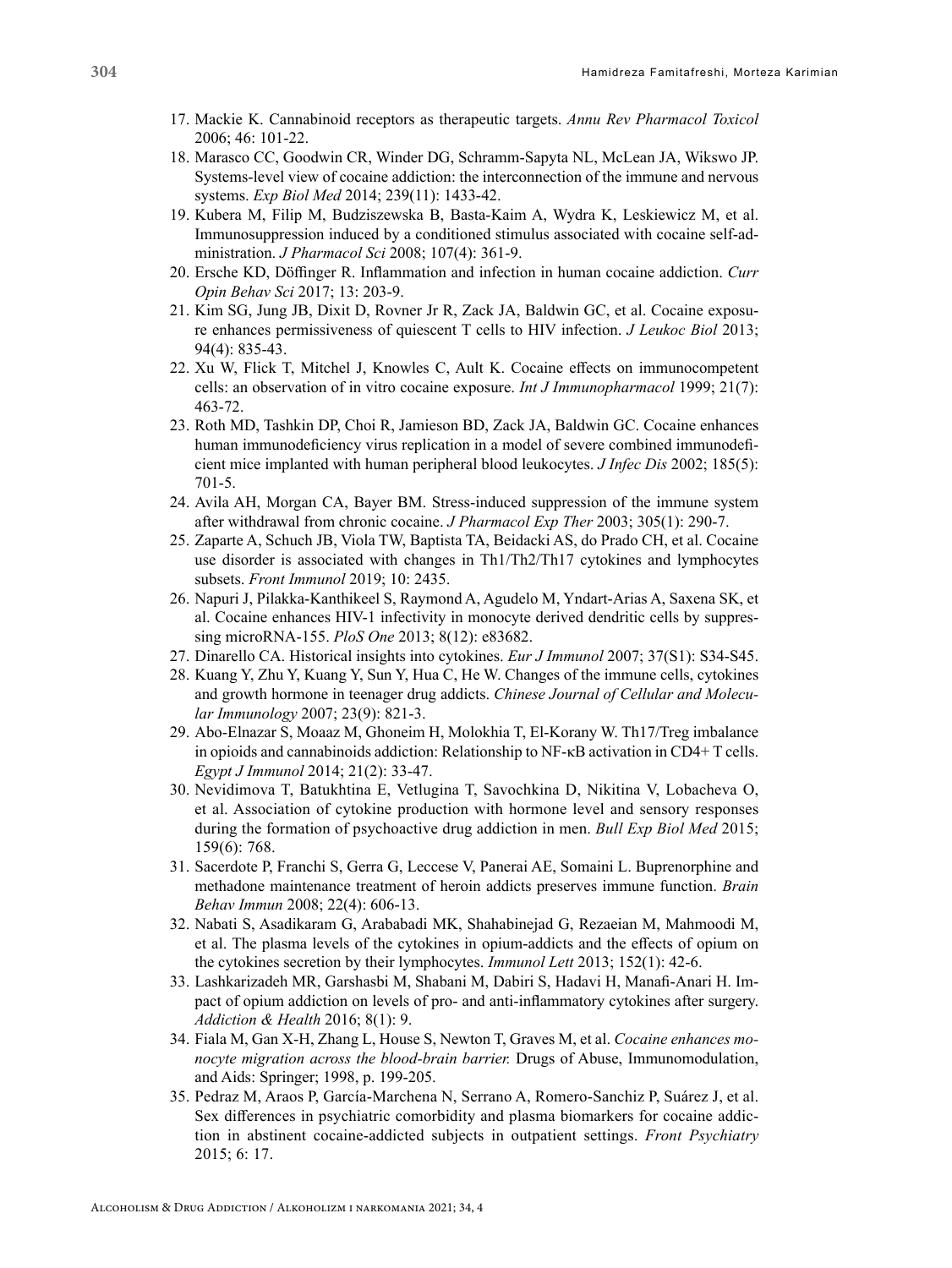- 36. Levandowski ML, Viola TW, Prado CH, Wieck A, Bauer ME, Brietzke E, et al. Distinct behavioral and immunoendocrine parameters during crack cocaine abstinence in women reporting childhood abuse and neglect. *Drug Alcohol Depend* 2016; 167: 140-8.
- 37. Irwin MR, Olmos L, Wang M, Valladares EM, Motivala SJ, Fong T, et al. Cocaine dependence and acute cocaine induce decreases of monocyte proinflammatory cytokine expression across the diurnal period: autonomic mechanisms. *J Pharmacol Exp Ther* 2007; 320(2): 507-15.
- 38. Pachter JS, de Vries HE, Fabry Z. The blood-brain barrier and its role in immune privilege in the central nervous system. *J Neuropathol Exp Neurol* 2003; 62(6): 593-604.
- 39. Liebner S, Czupalla CJ, Wolburg H. Current concepts of blood-brain barrier development. *Int J Dev Biol* 2011; 55(4-5): 467-76.
- 40. Verma S, Nakaoke R, Dohgu S, Banks WA. Release of cytokines by brain endothelial cells: a polarized response to lipopolysaccharide. *Brain Behav Immun* 2006; 20(5): 449-55.
- 41. Banks WA, Erickson MA. The blood-brain barrier and immune function and dysfunction. *Neurobiol Dis* 2010; 37(1): 26-32.
- 42. Neumann H, Wekerle H. Neuronal control of the immune response in the central nervous system: linking brain immunity to neurodegeneration. *J Neuropathol Exp Neurol* 1998; 57(1): 1.
- 43. Crews FT. Immune function genes, genetics, and the neurobiology of addiction. *Alcohol Res: Curr Rev* 2012; 34(3): 355.
- 44. Obermeier B, Daneman R, Ransohoff RM. Development, maintenance and disruption of the blood-brain barrier. *Nat Med* 2013; 19(12): 1584.
- 45. Capuron L, Miller AH. Immune system to brain signaling: neuropsychopharmacological implications. *Pharmacol Ther* 2011; 130(2): 226-38.
- 46. Pimentel E, Sivalingam K, Doke M, Samikkannu T. Effects of drugs of abuse on the blood-brain barrier: a brief overview. *Front Neurosci* 2020; 14: 513.
- 47. Sharma HS, Ali SF. Acute Administration of 3, 4‐Methylenedioxymethamphetamine Induces Profound Hyperthermia, Blood–Brain Barrier Disruption, Brain Edema Formation, and Cell Injury: An Experimental Study in Rats and Mice Using Biochemical and Morphologic Approaches. *Ann N Y Acad Sci* 2008; 1139(1): 242-58.
- 48. Sharma HS, Ali SF. Alterations in blood–brain barrier function by morphine and methamphetamine. *Ann N Y Acad Sci* 2006; 1074(1): 198-224.
- 49. Kousik SM, Napier TC, Carvey PM. The effects of psychostimulant drugs on blood brain barrier function and neuroinflammation. *Front Pharmacol* 2012; 3: 121.
- 50. Rubio‐Araiz A, Porcu F, Pérez‐Hernández M, García‐Gutiérrez MS, Aracil‐Fernández MA, Gutierrez‐López MD, et al. Disruption of blood–brain barrier integrity in postmortem alcoholic brain: preclinical evidence of TLR4 involvement from a binge-like drinking model. *Addict Biol* 2017; 22(4): 1103-16.
- 51. Muneer PA, Alikunju S, Szlachetka AM, Murrin LC, Haorah J. Impairment of brain endothelial glucose transporter by methamphetamine causes blood-brain barrier dysfunction. *Mol Neurodegener* 2011; 6(1): 1-13.
- 52. Ersche KD, Acosta-Cabronero J, Jones P, Ziauddeen H, Van Swelm R, Laarakkers C, et al. Disrupted iron regulation in the brain and periphery in cocaine addiction. *Transl Psychiatry* 2017; 7(2): e1040.
- 53. Ramirez SH, Potula R, Fan S, Eidem T, Papugani A, Reichenbach N, et al. Methamphetamine disrupts blood–brain barrier function by induction of oxidative stress in brain endothelial cells. *J Cereb Blood Flow Metab* 2009; 29(12): 1933-45.
- 54. Bowyer JF, Ali S. High doses of methamphetamine that cause disruption of the blood‐ brain barrier in limbic regions produce extensive neuronal degeneration in mouse hippocampus. *Synapse* 2006; 60(7): 521-32.
- 55. Toborek M, Seelbach MJ, Rashid CS, András IE, Chen L, Park M, et al. Voluntary exercise protects against methamphetamine-induced oxidative stress in brain microvasculature and disruption of the blood–brain barrier. *Mol Neurodegener* 2013; 8(1): 1-11.
- 56. Rodríguez‐Arias M, Montagud‐Romero S, Rubio‐Araiz A, Aguilar MA, Martín‐García E, Cabrera R, et al. Effects of repeated social defeat on adolescent mice on cocaine‐induced